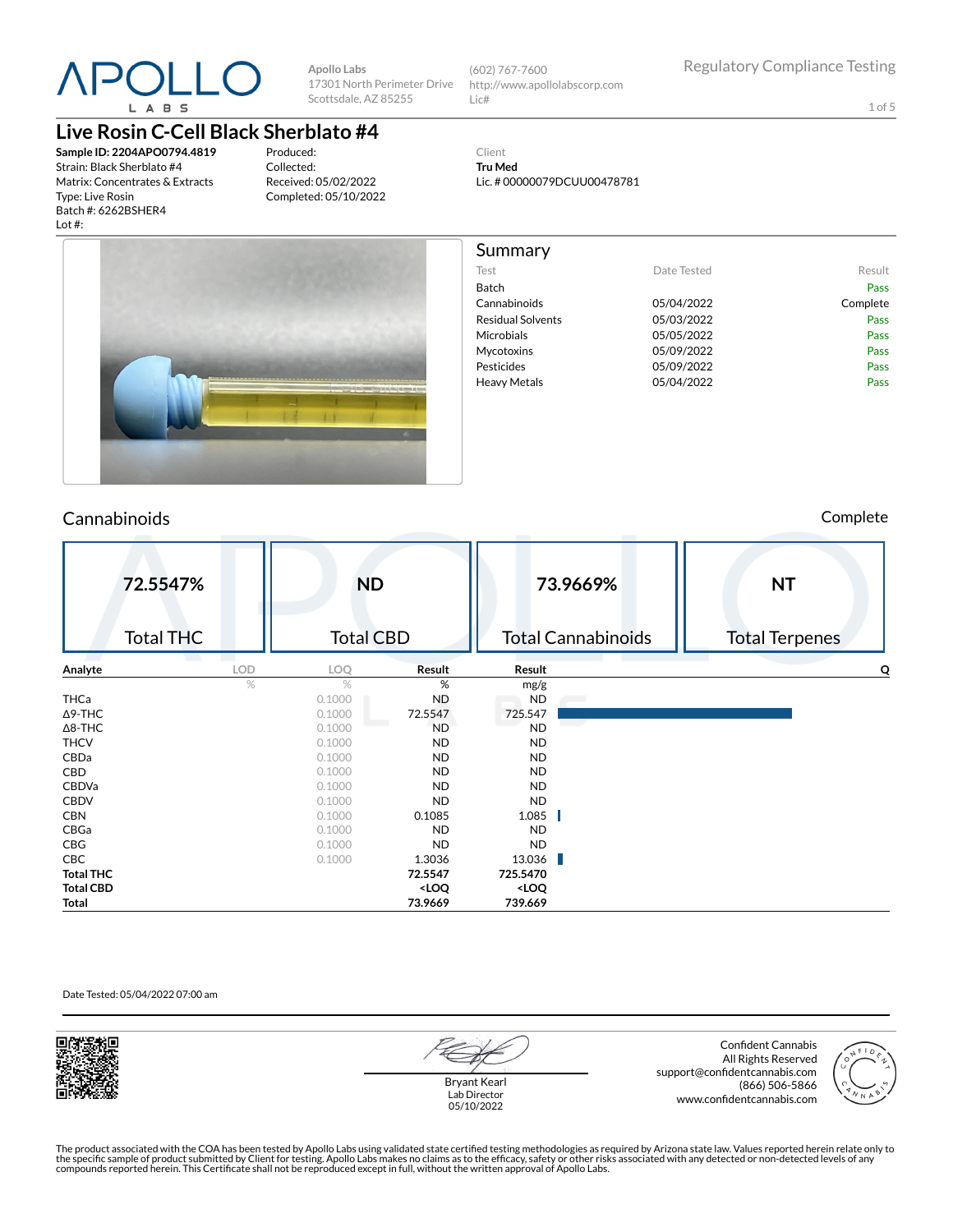# POLL L A B S

**Apollo Labs** 17301 North Perimeter Drive Scottsdale, AZ 85255

(602) 767-7600 http://www.apollolabscorp.com Lic#

2 of 5

# **Live Rosin C-Cell Black Sherblato #4**

**Sample ID: 2204APO0794.4819** Strain: Black Sherblato #4 Matrix: Concentrates & Extracts Type: Live Rosin Batch #: 6262BSHER4 Lot #:

Produced: Collected: Received: 05/02/2022 Completed: 05/10/2022

#### Client **Tru Med** Lic. # 00000079DCUU00478781

Pesticides **Passage of the Contract of Contract Contract of Contract Contract Contract Contract Contract Contract Contract Contract Contract Contract Contract Contract Contract Contract Contract Contract Contract Contract** 

| Analyte             | LOO        | Limit      | Units      | <b>Status</b> | Q              | Analyte            | LOO    | Limit      | Units      | <b>Status</b> | Q              |
|---------------------|------------|------------|------------|---------------|----------------|--------------------|--------|------------|------------|---------------|----------------|
|                     | <b>PPM</b> | <b>PPM</b> | <b>PPM</b> |               |                |                    | PPM    | <b>PPM</b> | <b>PPM</b> |               |                |
| Abamectin           | 0.2500     | 0.5000     | <b>ND</b>  | Pass          | M <sub>2</sub> | Hexythiazox        | 0.5000 | 1.0000     | <b>ND</b>  | Pass          | M <sub>2</sub> |
| Acephate            | 0.2000     | 0.4000     | <b>ND</b>  | Pass          |                | Imazalil           | 0.1000 | 0.2000     | <b>ND</b>  | Pass          |                |
| Acequinocyl         | 1.0000     | 2.0000     | <b>ND</b>  | Pass          | V <sub>1</sub> | Imidacloprid       | 0.2000 | 0.4000     | <b>ND</b>  | Pass          |                |
| Acetamiprid         | 0.1000     | 0.2000     | <b>ND</b>  | Pass          |                | Kresoxim Methyl    | 0.2000 | 0.4000     | <b>ND</b>  | Pass          |                |
| Aldicarb            | 0.2000     | 0.4000     | <b>ND</b>  | Pass          |                | Malathion          | 0.1000 | 0.2000     | <b>ND</b>  | Pass          |                |
| Azoxystrobin        | 0.1000     | 0.2000     | <b>ND</b>  | Pass          |                | Metalaxyl          | 0.1000 | 0.2000     | <b>ND</b>  | Pass          |                |
| Bifenazate          | 0.1000     | 0.2000     | <b>ND</b>  | Pass          |                | Methiocarb         | 0.1000 | 0.2000     | <b>ND</b>  | Pass          |                |
| <b>Bifenthrin</b>   | 0.1000     | 0.2000     | <b>ND</b>  | Pass          | V1M2           | Methomyl           | 0.2000 | 0.4000     | <b>ND</b>  | Pass          |                |
| <b>Boscalid</b>     | 0.2000     | 0.4000     | <b>ND</b>  | Pass          |                | Myclobutanil       | 0.1000 | 0.2000     | <b>ND</b>  | Pass          |                |
| Carbaryl            | 0.1000     | 0.2000     | <b>ND</b>  | Pass          |                | Naled              | 0.2500 | 0.5000     | <b>ND</b>  | Pass          |                |
| Carbofuran          | 0.1000     | 0.2000     | <b>ND</b>  | Pass          |                | Oxamvl             | 0.5000 | 1.0000     | <b>ND</b>  | Pass          |                |
| Chlorantraniliprole | 0.1000     | 0.2000     | <b>ND</b>  | Pass          |                | Paclobutrazol      | 0.2000 | 0.4000     | <b>ND</b>  | Pass          |                |
| Chlorfenapyr        | 0.5000     | 1.0000     | <b>ND</b>  | Pass          | M <sub>2</sub> | Permethrins        | 0.1000 | 0.2000     | <b>ND</b>  | Pass          |                |
| Chlorpyrifos        | 0.1000     | 0.2000     | <b>ND</b>  | Pass          | M <sub>2</sub> | Phosmet            | 0.1000 | 0.2000     | <b>ND</b>  | Pass          |                |
| Clofentezine        | 0.1000     | 0.2000     | <b>ND</b>  | Pass          |                | Piperonyl Butoxide | 1.0000 | 2.0000     | <b>ND</b>  | Pass          |                |
| Cyfluthrin          | 0.5000     | 1.0000     | <b>ND</b>  | Pass          |                | Prallethrin        | 0.1000 | 0.2000     | <b>ND</b>  | Pass          | M1             |
| Cypermethrin        | 0.5000     | 1.0000     | <b>ND</b>  | Pass          | V <sub>1</sub> | Propiconazole      | 0.2000 | 0.4000     | <b>ND</b>  | Pass          |                |
| Daminozide          | 0.5000     | 1.0000     | <b>ND</b>  | Pass          |                | Propoxur           | 0.1000 | 0.2000     | <b>ND</b>  | Pass          |                |
| Diazinon            | 0.1000     | 0.2000     | <b>ND</b>  | Pass          |                | Pyrethrins         | 0.5000 | 1.0000     | <b>ND</b>  | Pass          | M1             |
| <b>Dichlorvos</b>   | 0.0500     | 0.1000     | <b>ND</b>  | Pass          |                | Pyridaben          | 0.1000 | 0.2000     | <b>ND</b>  | Pass          | M1             |
| Dimethoate          | 0.1000     | 0.2000     | <b>ND</b>  | Pass          |                | Spinosad           | 0.1000 | 0.2000     | <b>ND</b>  | Pass          |                |
| Ethoprophos         | 0.1000     | 0.2000     | <b>ND</b>  | Pass          |                | Spiromesifen       | 0.1000 | 0.2000     | <b>ND</b>  | Pass          |                |
| Etofenprox          | 0.2000     | 0.4000     | <b>ND</b>  | Pass          |                | Spirotetramat      | 0.1000 | 0.2000     | <b>ND</b>  | Pass          | M1             |
| Etoxazole           | 0.1000     | 0.2000     | <b>ND</b>  | Pass          |                | Spiroxamine        | 0.2000 | 0.4000     | <b>ND</b>  | Pass          |                |
| Fenoxycarb          | 0.1000     | 0.2000     | <b>ND</b>  | Pass          |                | Tebuconazole       | 0.2000 | 0.4000     | <b>ND</b>  | Pass          | M1             |
| Fenpyroximate       | 0.2000     | 0.4000     | <b>ND</b>  | Pass          |                | Thiacloprid        | 0.1000 | 0.2000     | <b>ND</b>  | Pass          |                |
| Fipronil            | 0.2000     | 0.4000     | <b>ND</b>  | Pass          | M1             | Thiamethoxam       | 0.1000 | 0.2000     | <b>ND</b>  | Pass          |                |
| Flonicamid          | 0.5000     | 1.0000     | <b>ND</b>  | Pass          |                | Trifloxystrobin    | 0.1000 | 0.2000     | <b>ND</b>  | Pass          | M <sub>2</sub> |
| Fludioxonil         | 0.2000     | 0.4000     | <b>ND</b>  | Pass          |                |                    |        |            |            |               |                |

# **Herbicides**

| Analyte       | $\sim$<br>LU'      | Limit           | Units      | <b>Status</b> |                                |
|---------------|--------------------|-----------------|------------|---------------|--------------------------------|
|               | DDN.               | DPN.            | <b>PPM</b> |               |                                |
| Pendimethalin | $\wedge$<br>0.0500 | 1000<br>u. luuu | <b>ND</b>  | Pass          | $\overline{\phantom{a}}$<br>୴∠ |

Date Tested: 05/09/2022 07:00 am



Bryant Kearl Lab Director 05/10/2022

Confident Cannabis All Rights Reserved support@confidentcannabis.com (866) 506-5866 www.confidentcannabis.com

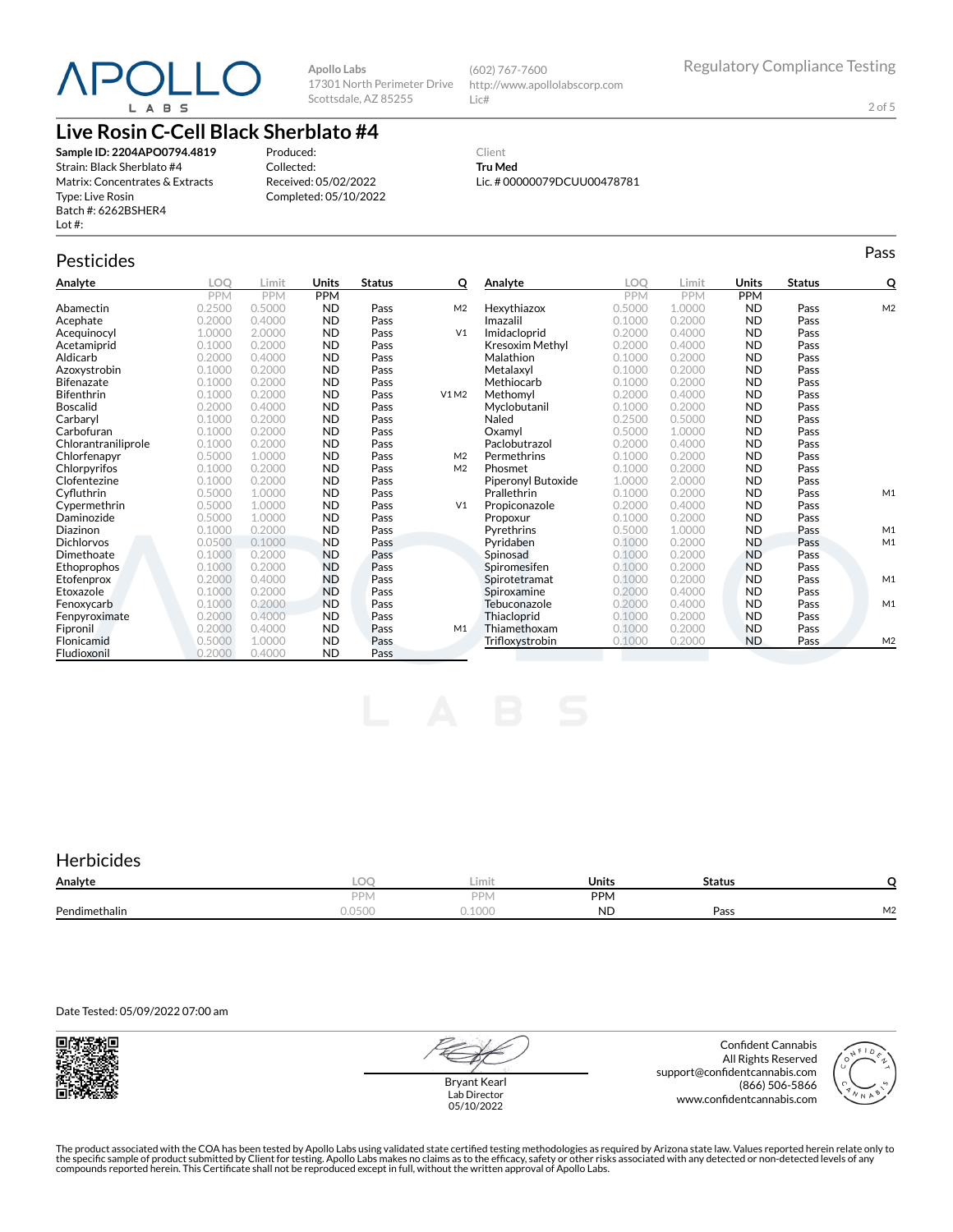# $P()$ L A B S

**Apollo Labs** 17301 North Perimeter Drive Scottsdale, AZ 85255

(602) 767-7600 http://www.apollolabscorp.com Lic#

3 of 5

# **Live Rosin C-Cell Black Sherblato #4**

**Sample ID: 2204APO0794.4819** Strain: Black Sherblato #4 Matrix: Concentrates & Extracts Type: Live Rosin Batch #: 6262BSHER4 Lot #:

Produced: Collected: Received: 05/02/2022 Completed: 05/10/2022

#### Client **Tru Med** Lic. # 00000079DCUU00478781

| <b>Microbials</b>     |                             |       |              |               | Pass |
|-----------------------|-----------------------------|-------|--------------|---------------|------|
| Analyte               | Limit                       |       | Result       | <b>Status</b> |      |
| Salmonella SPP        | Detected/Not Detected in 1g |       | <b>ND</b>    | Pass          |      |
| Aspergillus flavus    | Detected/Not Detected in 1g |       | <b>ND</b>    | Pass          |      |
| Aspergillus fumigatus | Detected/Not Detected in 1g |       | <b>ND</b>    | Pass          |      |
| Aspergillus niger     | Detected/Not Detected in 1g |       | <b>ND</b>    | Pass          |      |
| Aspergillus terreus   | Detected/Not Detected in 1g |       | <b>ND</b>    | Pass          |      |
| Analyte               | LOO                         | Limit | Result       | <b>Status</b> |      |
|                       | CFU/g                       | CFU/g | CFU/g        |               |      |
| E. Coli               | 10.0                        | 100.0 | $< 10$ CFU/g | Pass          |      |
|                       |                             |       |              |               |      |

Date Tested: 05/05/2022 12:00 am

#### Mycotoxins **Pass**

| Analyte                 | LOD   |       | ∟imit. | <b>Units</b> | <b>Status</b> |    |
|-------------------------|-------|-------|--------|--------------|---------------|----|
|                         | µg/kg | µg/kg | µg/kg  | µg/kg        |               |    |
| <b>B1</b>               |       | 10    | 20     | ND           | Pass          |    |
| <b>B2</b>               |       | 10    | 20     | <b>ND</b>    | Pass          |    |
| G <sub>1</sub>          |       | 10    | 20     | <b>ND</b>    | Pass          |    |
| G <sub>2</sub>          |       | 10    | 20     | <b>ND</b>    | Pass          |    |
| <b>Total Aflatoxins</b> |       | 10    | 20     | <b>ND</b>    | Pass          |    |
| Ochratoxin A            |       |       | 20     | <b>ND</b>    | Pass          | M1 |

Date Tested: 05/09/2022 07:00 am

#### Heavy Metals **Pass**

| Analyte | LOD       | LOC       | Limit     | <b>Units</b> | <b>Status</b> | O |
|---------|-----------|-----------|-----------|--------------|---------------|---|
|         | $\mu$ g/g | $\mu$ g/g | $\mu$ g/g | $\mu$ g/g    |               |   |
| Arsenic | 0.066     | 0.133     | 0.4       | <b>ND</b>    | Pass          |   |
| Cadmium | 0.066     | 0.133     | 0.4       | <b>ND</b>    | Pass          |   |
| Lead    | 0.166     | 0.333     |           | <b>ND</b>    | Pass          |   |
| Mercury | 0.2       | U.4       | 1 2       | <b>ND</b>    | Pass          |   |

Date Tested: 05/04/2022 07:00 am



Bryant Kearl Lab Director 05/10/2022

Confident Cannabis All Rights Reserved support@confidentcannabis.com (866) 506-5866 www.confidentcannabis.com

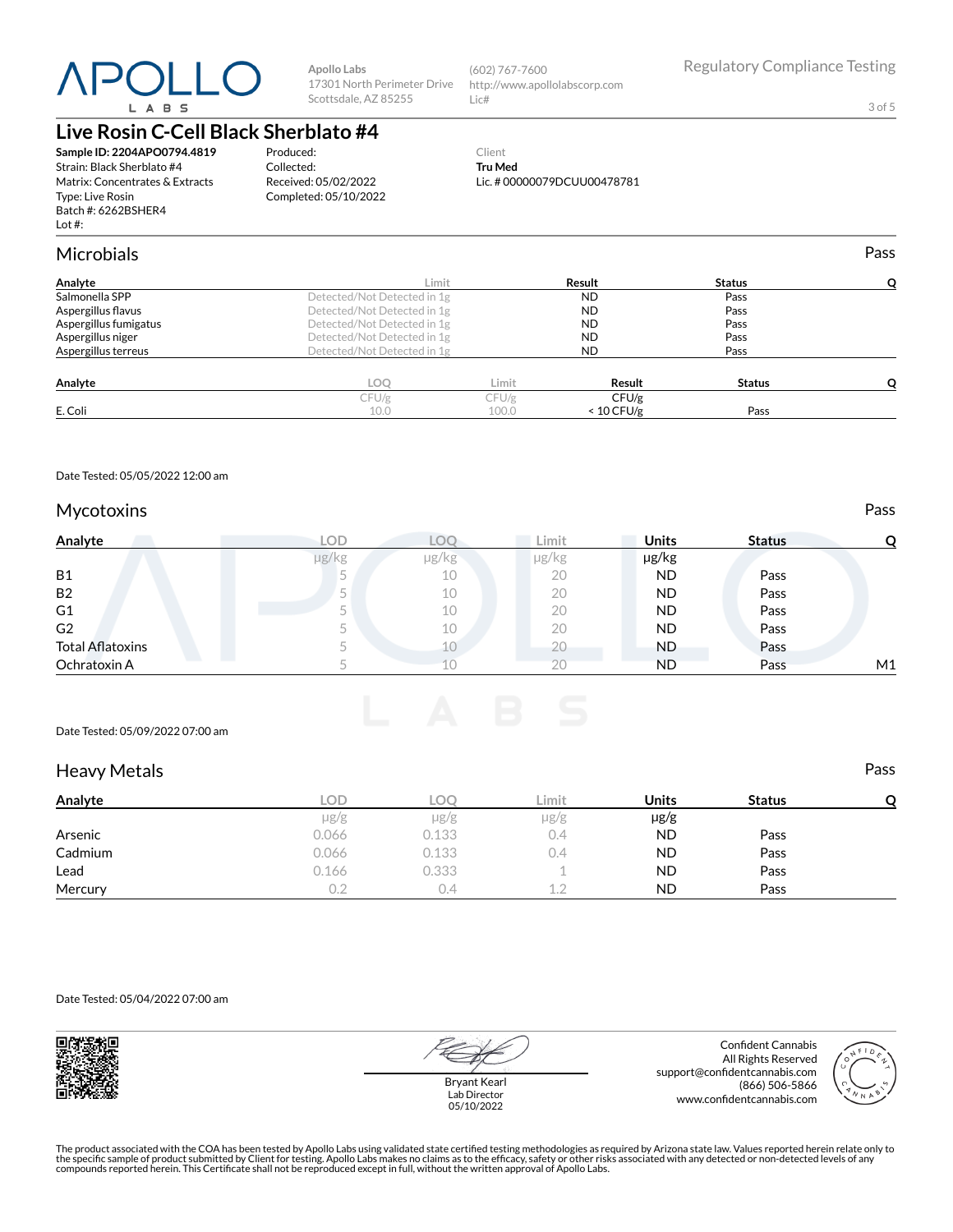

**Apollo Labs** 17301 North Perimeter Drive Scottsdale, AZ 85255

(602) 767-7600 http://www.apollolabscorp.com Lic#

4 of 5

# **Live Rosin C-Cell Black Sherblato #4**

**Sample ID: 2204APO0794.4819** Strain: Black Sherblato #4 Matrix: Concentrates & Extracts Type: Live Rosin Batch #: 6262BSHER4 Lot #:

Produced: Collected: Received: 05/02/2022 Completed: 05/10/2022

Client **Tru Med** Lic. # 00000079DCUU00478781

#### Residual Solvents

| Analyte                 | <b>LOO</b> | Limit      | Mass       | <b>Status</b> | Q    |
|-------------------------|------------|------------|------------|---------------|------|
|                         | <b>PPM</b> | <b>PPM</b> | <b>PPM</b> |               | Pass |
| Acetone                 | 381.0000   | 1000.0000  | ND.        | Pass          |      |
| Acetonitrile            | 154.0000   | 410.0000   | ND.        | Pass          |      |
| <b>Benzene</b>          | 1.0000     | 2.0000     | ND.        | Pass          |      |
| <b>Butanes</b>          | 1914.0000  | 5000.0000  | ND.        | Pass          |      |
| Chloroform              | 24.0000    | 60.0000    | ND.        | Pass          |      |
| Dichloromethane         | 231.0000   | 600.0000   | <b>ND</b>  | Pass          |      |
| Ethanol                 | 1910.0000  | 5000.0000  | ND.        | Pass          |      |
| Ethyl-Acetate           | 1907.0000  | 5000.0000  | <b>ND</b>  | Pass          |      |
| Ethyl-Ether             | 1901.0000  | 5000.0000  | ND.        | Pass          |      |
| n-Heptane               | 1892.0000  | 5000.0000  | ND.        | Pass          |      |
| Hexanes                 | 115.0000   | 290,0000   | ND.        | Pass          |      |
| Isopropanol             | 1915.0000  | 5000.0000  | ND.        | Pass          |      |
| Isopropyl-Acetate       | 1908.0000  | 5000.0000  | ND.        | Pass          |      |
| Methanol                | 1141.0000  | 3000.0000  | ND.        | Pass          |      |
| Pentane                 | 1923.0000  | 5000.0000  | ND.        | Pass          |      |
| Propane                 | 1907.0000  | 5000.0000  | ND.        | Pass          |      |
| Toluene                 | 343,0000   | 890,0000   | ND.        | Pass          |      |
| Xylenes + Ethyl Benzene | 841.0000   | 2170.0000  | <b>ND</b>  | Pass          |      |
|                         |            |            |            |               |      |

Date Tested: 05/03/2022 07:00 am



Confident Cannabis All Rights Reserved support@confidentcannabis.com (866) 506-5866 www.confidentcannabis.com



Bryant Kearl Lab Director 05/10/2022